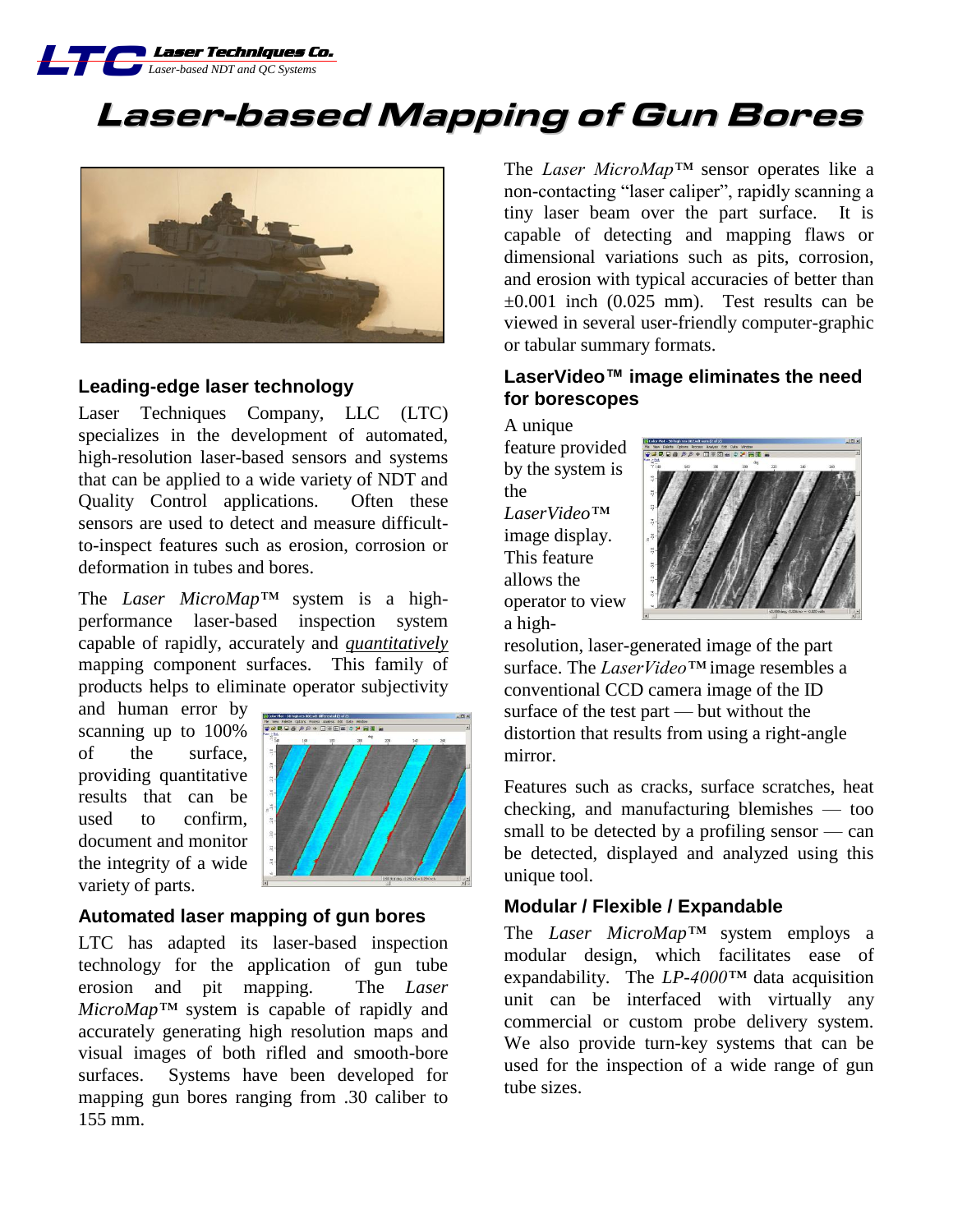The *Laser MicroMap™* system architecture allows the system to be integrated with complimentary NDT technologies such as eddycurrent and ultrasonics. Numerous integrated sensors have been developed with both bobbin and single-point rotating eddy current sensors for both probe location and complimentary flaw detection.

## **User-friendly Control and Analysis Software**

The *Laser MicroMap™* is supported by our proprietary *LaserViewer™* software. This robust and incredibly flexible software provides a wide array of options for acquisition, display and analysis of data. Its modular architecture also allows easy addition of custom data processing or calibration algorithms. All measurement data can be exported as ASCII or other format files for further analysis and display.



LTC offers 3D viewing and analysis software.



*LP-4000™* data acquisition unit

Operators can view inspection results in contour, axial (side view) and polar (cross-section) plots. Two cross-sectional images can be superimposed and quantitatively compared to each other — a very useful feature for measuring flaw growth.

In addition, data can be post-processed with our optional custom analysis modules. Results are provided in tabular summary form, which can be graphically plotted or analyzed with our LaserViewer 3D™ visualization and analysis software.

This advancement in NDT technology provides NDT professionals a new and powerful tool with modular flexibility for easy integration with existing NDT systems and expansion into new applications.

# **For more information contact:**

*Laser Techniques Company, LLC Phone: (425) 885-0607 6742 185th Ave NE, Suite 300 Fax: (425) 885-0802 Redmond, WA 98007 Web Site: [www.laser-ndt.com](http://www.laser-ndt.com/)*

*USA e-mail: [information@laser-ndt.com](mailto:information@laser-ndt.com?subject=Inquiry)*

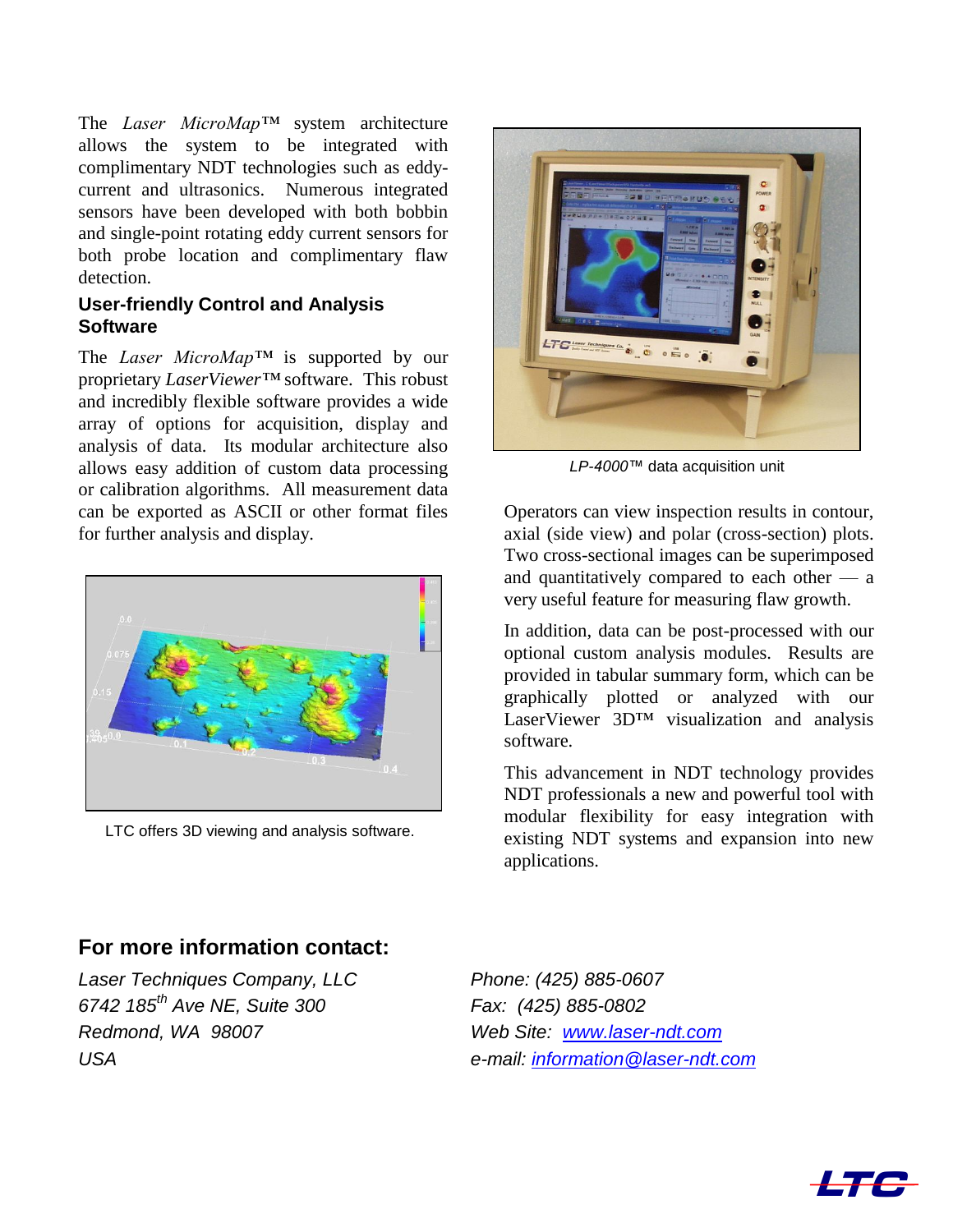

Small caliber scanning station



*LTC* Weapon Systems Group specializes in laser-based Bore Erosion Measurement and Inspection Systems from 5.56mm (.223 cal) to 155mm



*Laser MicroMap*™ scanning assembly for 155 mm cannon bores

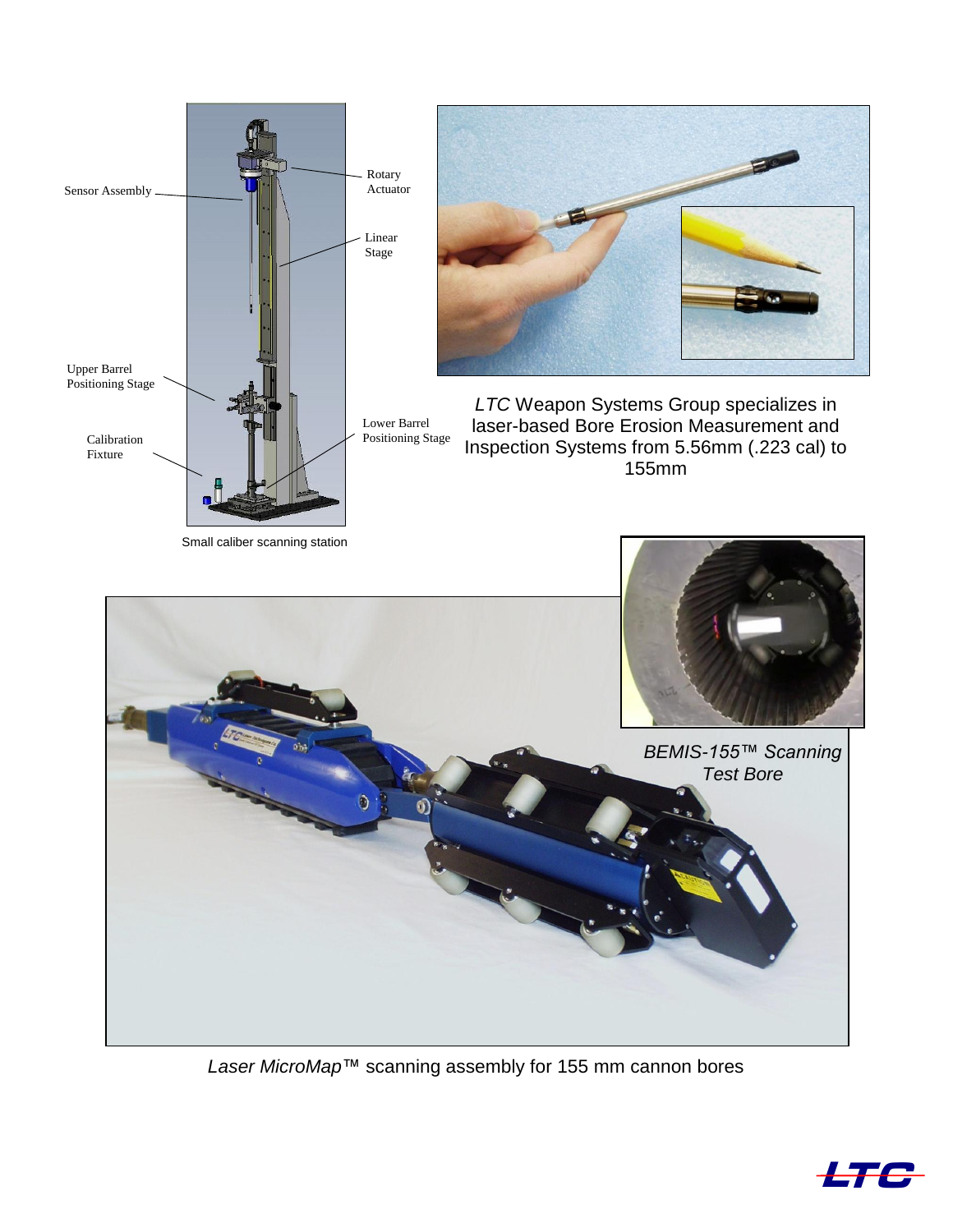

**LTC**